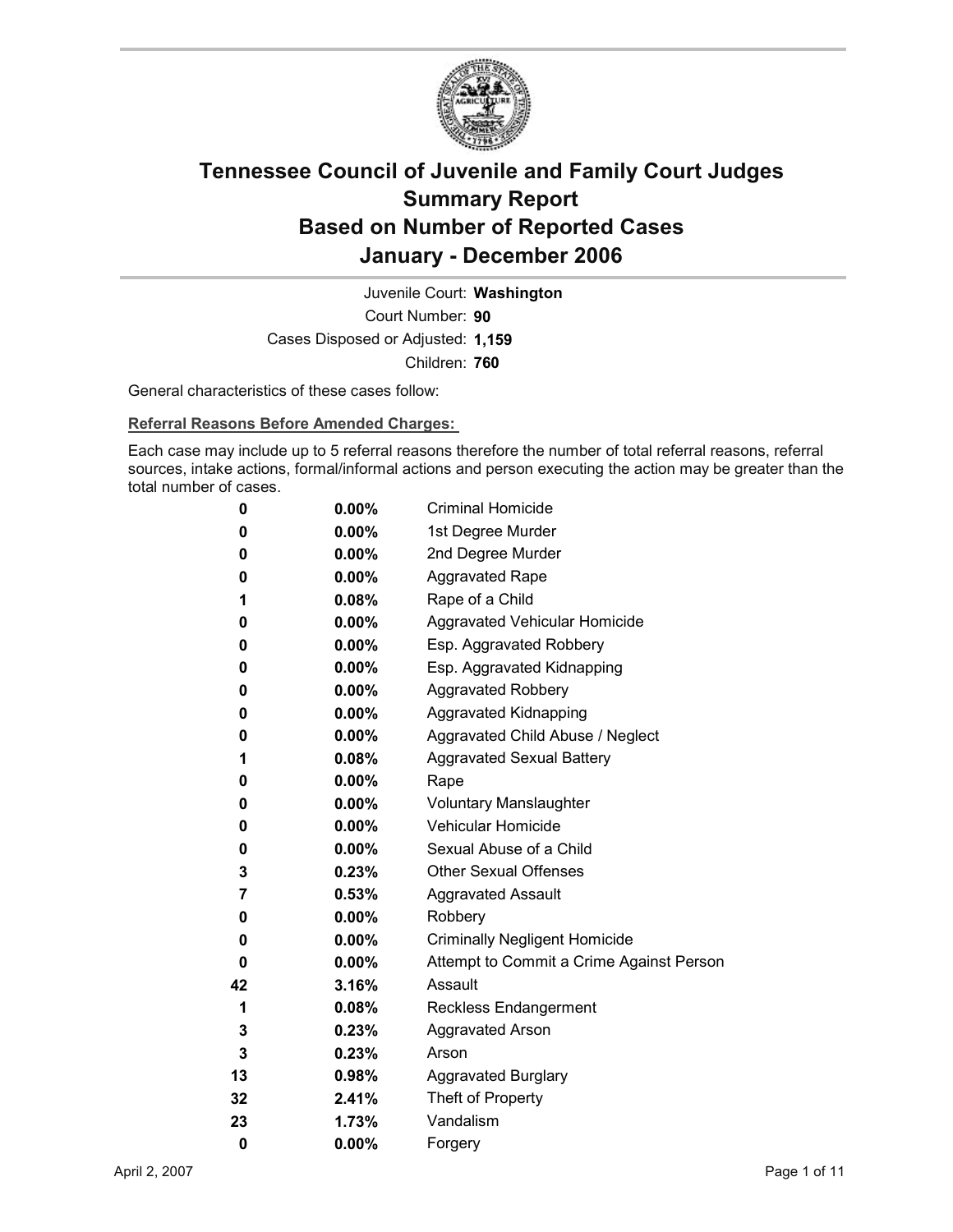

Court Number: **90** Juvenile Court: **Washington** Cases Disposed or Adjusted: **1,159**

Children: **760**

#### **Referral Reasons Before Amended Charges:**

Each case may include up to 5 referral reasons therefore the number of total referral reasons, referral sources, intake actions, formal/informal actions and person executing the action may be greater than the total number of cases.

| 0              | 0.00%    | <b>Worthless Checks</b>                                     |
|----------------|----------|-------------------------------------------------------------|
| $\mathbf{2}$   | 0.15%    | Illegal Possession / Fraudulent Use of Credit / Debit Cards |
| 14             | 1.05%    | <b>Burglary</b>                                             |
| 0              | $0.00\%$ | Unauthorized Use of a Vehicle                               |
| 0              | $0.00\%$ | <b>Cruelty to Animals</b>                                   |
| 0              | $0.00\%$ | Sale of Controlled Substances                               |
| 28             | 2.11%    | <b>Other Drug Offenses</b>                                  |
| 7              | 0.53%    | Possession of Controlled Substances                         |
| 0              | 0.00%    | <b>Criminal Attempt</b>                                     |
| 1              | 0.08%    | Carrying Weapons on School Property                         |
| 3              | 0.23%    | Unlawful Carrying / Possession of a Weapon                  |
| 5              | 0.38%    | <b>Evading Arrest</b>                                       |
| 0              | 0.00%    | Escape                                                      |
| $\mathbf{2}$   | 0.15%    | Driving Under Influence (DUI)                               |
| 25             | 1.88%    | Possession / Consumption of Alcohol                         |
| 5              | 0.38%    | Resisting Stop, Frisk, Halt, Arrest or Search               |
| 0              | $0.00\%$ | <b>Aggravated Criminal Trespass</b>                         |
| 6              | 0.45%    | Harassment                                                  |
| $\mathbf{2}$   | 0.15%    | Failure to Appear                                           |
| 3              | 0.23%    | Filing a False Police Report                                |
| 0              | $0.00\%$ | Criminal Impersonation                                      |
| 4              | $0.30\%$ | <b>Disorderly Conduct</b>                                   |
| $\overline{7}$ | 0.53%    | <b>Criminal Trespass</b>                                    |
| 8              | $0.60\%$ | <b>Public Intoxication</b>                                  |
| 0              | $0.00\%$ | Gambling                                                    |
| 118            | 8.88%    | <b>Traffic</b>                                              |
| 4              | $0.30\%$ | <b>Local Ordinances</b>                                     |
| 0              | $0.00\%$ | Violation of Wildlife Regulations                           |
| $\bf{0}$       | $0.00\%$ | Contempt of Court                                           |
| 74             | 5.57%    | Violation of Probation                                      |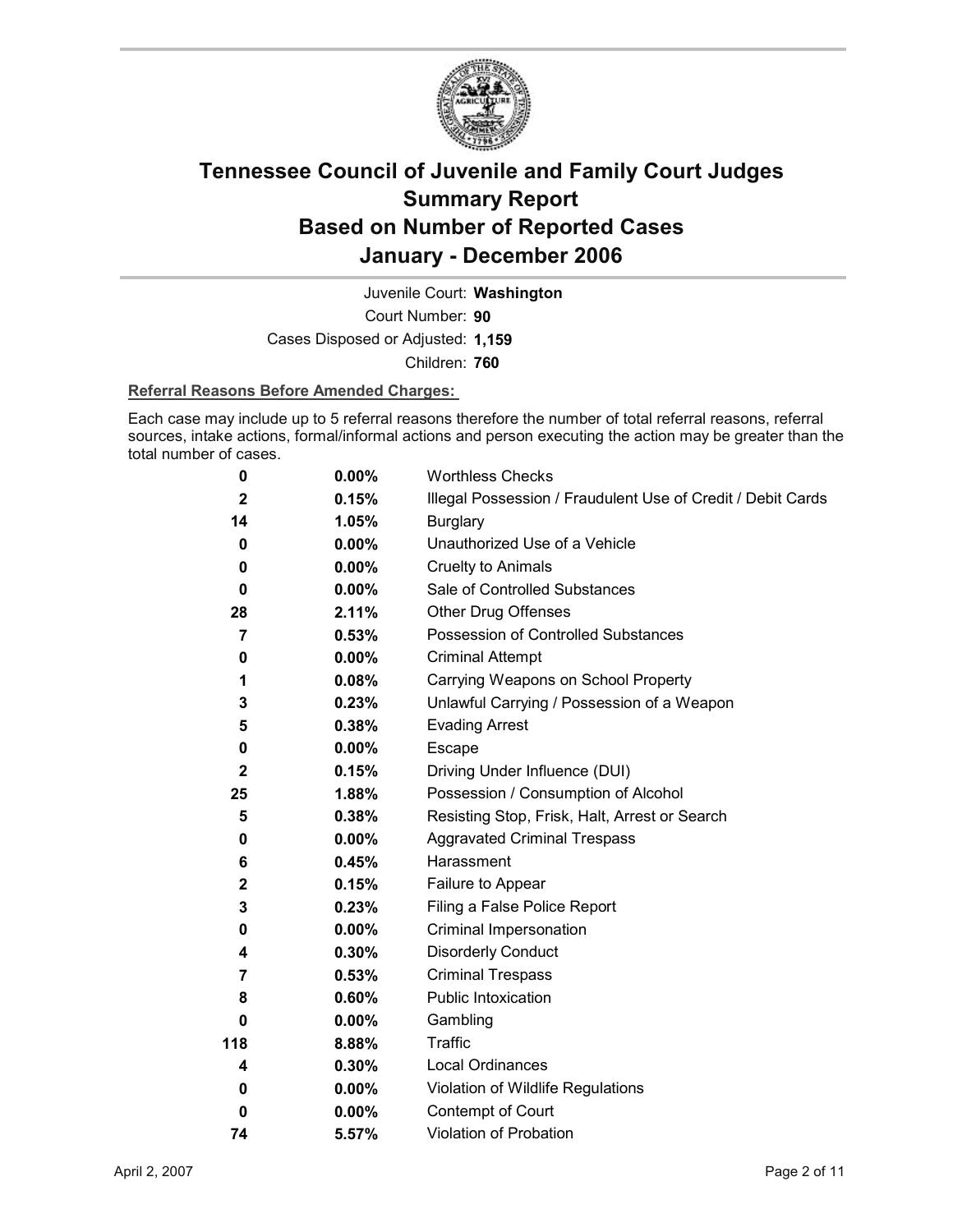

Court Number: **90** Juvenile Court: **Washington** Cases Disposed or Adjusted: **1,159** Children: **760**

#### **Referral Reasons Before Amended Charges:**

Each case may include up to 5 referral reasons therefore the number of total referral reasons, referral sources, intake actions, formal/informal actions and person executing the action may be greater than the total number of cases.

| 1,329        | 100.00%        | <b>Total Referrals</b>                 |
|--------------|----------------|----------------------------------------|
| 26           | 1.96%          | Other                                  |
| 0            | $0.00\%$       | <b>Consent to Marry</b>                |
| 0            | $0.00\%$       | <b>Request for Medical Treatment</b>   |
| 3            | 0.23%          | Child Support                          |
| 1            | 0.08%          | Paternity / Legitimation               |
| 7            | 0.53%          | Visitation                             |
| 74           | 5.57%          | Custody                                |
| $\mathbf{2}$ | 0.15%          | <b>Foster Care Review</b>              |
| 6            | 0.45%          | <b>Administrative Review</b>           |
| 507          | 38.15%         | <b>Judicial Review</b>                 |
| 0            | 0.00%          | Violation of Informal Adjustment       |
| 13           | 0.98%          | <b>Violation of Pretrial Diversion</b> |
| 12           | 0.90%          | <b>Termination of Parental Rights</b>  |
| 76           | 5.72%          | Dependency / Neglect                   |
| $\bf{0}$     | $0.00\%$       | <b>Physically Abused Child</b>         |
| 0            | 0.00%          | Sexually Abused Child                  |
| 3            | 0.23%          | Violation of Curfew                    |
| 0            | $0.00\%$       | Violation of a Valid Court Order       |
| 70           | 5.27%          | Possession of Tobacco Products         |
| 1            | 0.08%          | Out-of-State Runaway                   |
| 13           | 0.98%          | In-State Runaway                       |
| 29<br>37     | 2.18%<br>2.78% | <b>Unruly Behavior</b><br>Truancy      |
|              |                |                                        |
| $\mathbf 2$  | 0.15%          | Violation of Aftercare                 |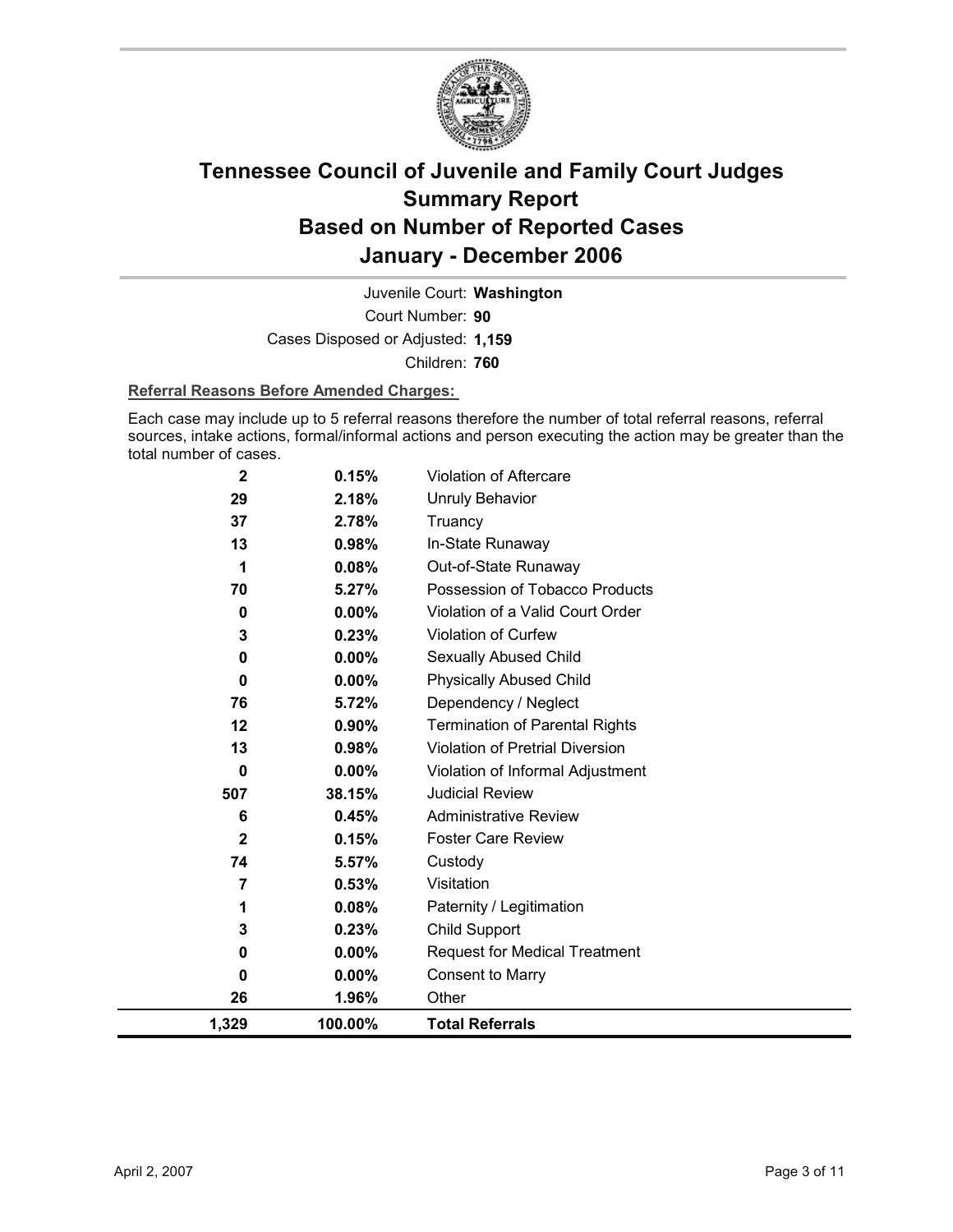

|                            |                                   | Juvenile Court: Washington        |
|----------------------------|-----------------------------------|-----------------------------------|
|                            |                                   | Court Number: 90                  |
|                            | Cases Disposed or Adjusted: 1,159 |                                   |
|                            |                                   | Children: 760                     |
| <b>Referral Sources: 1</b> |                                   |                                   |
| 344                        | 25.88%                            | Law Enforcement                   |
| 74                         | 5.57%                             | Parents                           |
| 70                         | 5.27%                             | Relatives                         |
| $\bf{0}$                   | 0.00%                             | Self                              |
| 132                        | 9.93%                             | School                            |
| 1                          | 0.08%                             | <b>CSA</b>                        |
| 155                        | 11.66%                            | <b>DCS</b>                        |
| 1                          | 0.08%                             | <b>Other State Department</b>     |
| 1                          | 0.08%                             | <b>District Attorney's Office</b> |
| 463                        | 34.84%                            | <b>Court Staff</b>                |
| $\bf{0}$                   | $0.00\%$                          | Social Agency                     |
| 31                         | 2.33%                             | <b>Other Court</b>                |
| 8                          | 0.60%                             | Victim                            |
| 6                          | 0.45%                             | Child & Parent                    |
| 0                          | 0.00%                             | Hospital                          |
| 1                          | 0.08%                             | Unknown                           |
| 42                         | 3.16%                             | Other                             |
| 1,329                      | 100.00%                           | <b>Total Referral Sources</b>     |

#### **Age of Child at Referral: 2**

| 0   | $0.00\%$ | Unknown / Not Reported |  |
|-----|----------|------------------------|--|
| 3   | 0.39%    | Ages 19 and Over       |  |
| 198 | 26.05%   | Ages 17 through 18     |  |
| 274 | 36.05%   | Ages 15 through 16     |  |
| 103 | 13.55%   | Ages 13 through 14     |  |
| 36  | 4.74%    | Ages 11 through 12     |  |
| 146 | 19.21%   | Ages 10 and Under      |  |
|     |          |                        |  |

 $1$  If different than number of Referral Reasons (1329), verify accuracy of your court's data.

<sup>2</sup> One child could be counted in multiple categories, verify accuracy of your court's data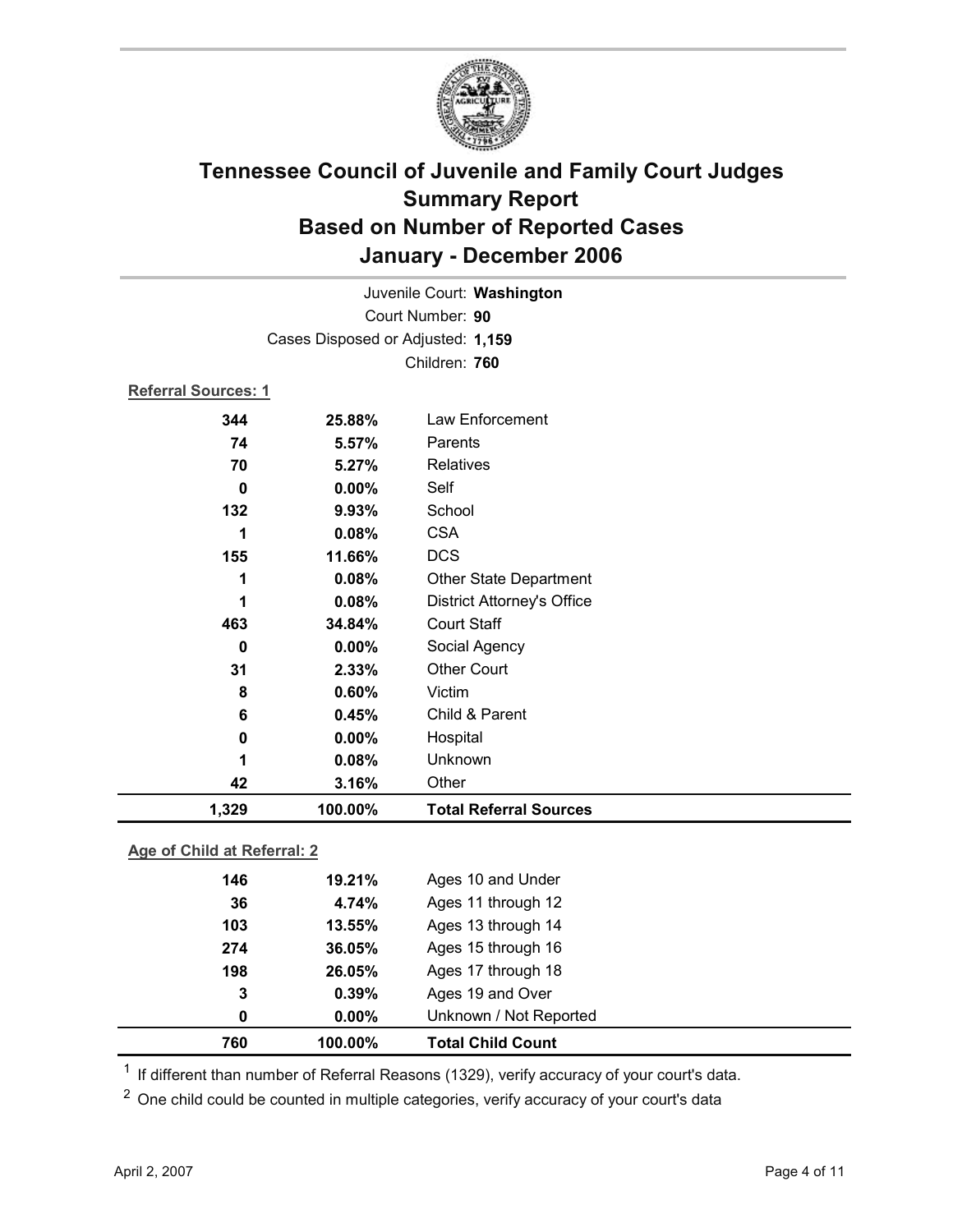

| Juvenile Court: Washington        |                                         |                          |  |  |
|-----------------------------------|-----------------------------------------|--------------------------|--|--|
| Court Number: 90                  |                                         |                          |  |  |
| Cases Disposed or Adjusted: 1,159 |                                         |                          |  |  |
|                                   |                                         | Children: 760            |  |  |
| Sex of Child: 1                   |                                         |                          |  |  |
| 447                               | 58.82%                                  | Male                     |  |  |
| 299                               | 39.34%                                  | Female                   |  |  |
| 14                                | 1.84%                                   | Unknown                  |  |  |
| 760                               | 100.00%                                 | <b>Total Child Count</b> |  |  |
| Race of Child: 1                  |                                         |                          |  |  |
| 616                               | 81.05%                                  | White                    |  |  |
| 12                                | 1.58%                                   | African American         |  |  |
| 0                                 | 0.00%                                   | <b>Native American</b>   |  |  |
| 0                                 | 0.00%                                   | Asian                    |  |  |
| 4                                 | 0.53%                                   | Mixed                    |  |  |
| 128                               | 16.84%                                  | Unknown                  |  |  |
| 760                               | 100.00%                                 | <b>Total Child Count</b> |  |  |
| <b>Hispanic Origin: 1</b>         |                                         |                          |  |  |
| 12                                | 1.58%                                   | Yes                      |  |  |
| 622                               | 81.84%                                  | <b>No</b>                |  |  |
| 126                               | 16.58%                                  | Unknown                  |  |  |
| 760                               | 100.00%                                 | <b>Total Child Count</b> |  |  |
|                                   | <b>School Enrollment of Children: 1</b> |                          |  |  |
| 466                               | 61.32%                                  | Yes                      |  |  |
| 69                                | 9.08%                                   | No                       |  |  |
| 225                               | 29.61%                                  | Unknown                  |  |  |
| 760                               | 100.00%                                 | <b>Total Child Count</b> |  |  |

 $1$  One child could be counted in multiple categories, verify accuracy of your court's data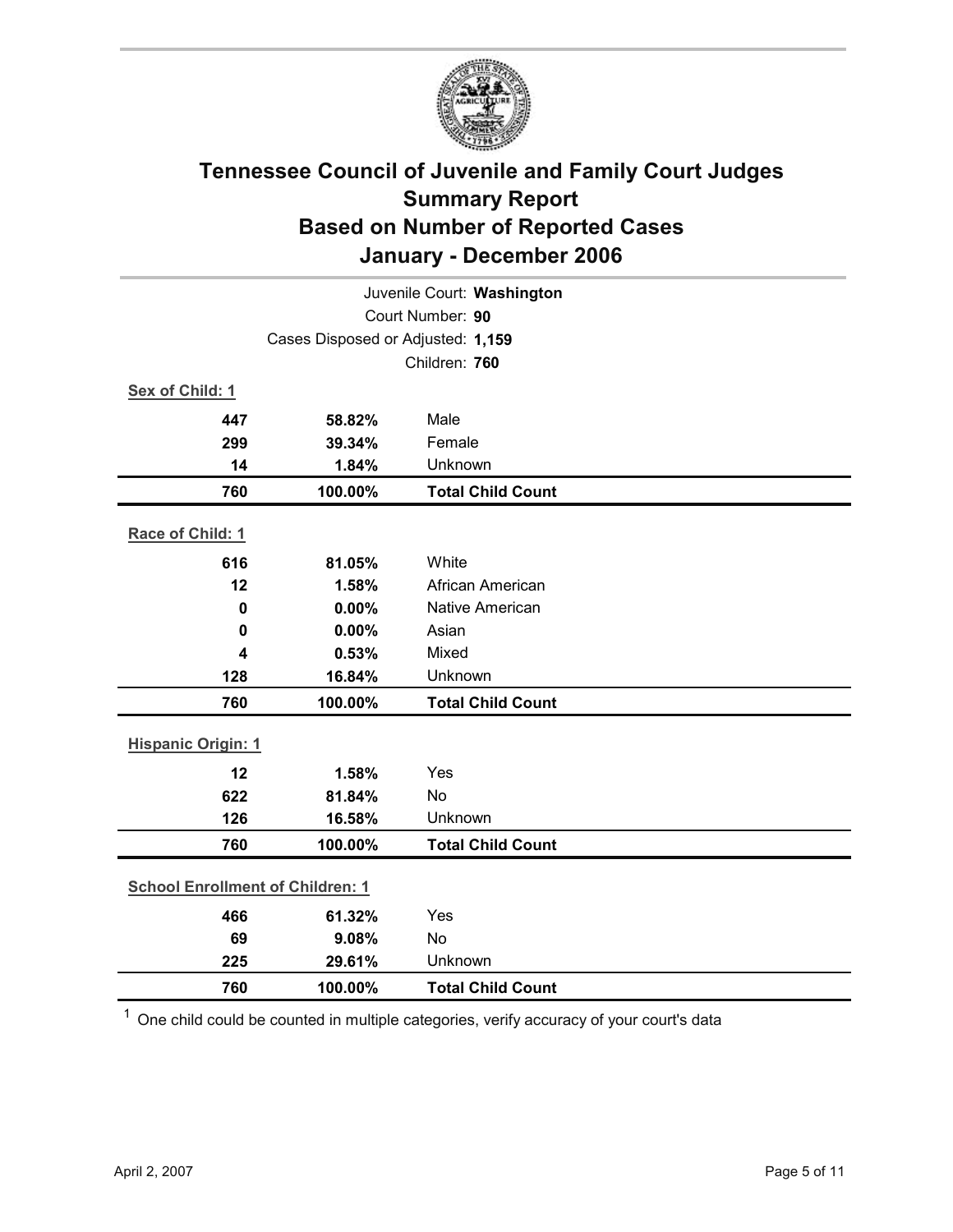

Court Number: **90** Juvenile Court: **Washington** Cases Disposed or Adjusted: **1,159** Children: **760**

**Living Arrangement of Child at Time of Referral: 1**

| 760 | 100.00%  | <b>Total Child Count</b>     |
|-----|----------|------------------------------|
| 28  | 3.68%    | Other                        |
| 86  | 11.32%   | Unknown                      |
| 1   | 0.13%    | Independent                  |
| 0   | $0.00\%$ | In an Institution            |
| 4   | 0.53%    | In a Residential Center      |
| 4   | 0.53%    | In a Group Home              |
| 20  | 2.63%    | With Foster Family           |
| 8   | 1.05%    | With Adoptive Parents        |
| 116 | 15.26%   | <b>With Relatives</b>        |
| 63  | 8.29%    | <b>With Father</b>           |
| 223 | 29.34%   | With Mother                  |
| 14  | $1.84\%$ | With Mother and Stepfather   |
| 5   | 0.66%    | With Father and Stepmother   |
| 188 | 24.74%   | With Both Biological Parents |
|     |          |                              |

#### **Type of Detention: 2**

| 1,159 |    | 100.00%  | <b>Total Detention Count</b> |
|-------|----|----------|------------------------------|
|       | 0  | $0.00\%$ | Other                        |
| 1,108 |    | 95.60%   | Does Not Apply               |
|       | 1  | 0.09%    | <b>Unknown</b>               |
|       | 0  | $0.00\%$ | <b>Psychiatric Hospital</b>  |
|       | 0  | $0.00\%$ | Jail - No Separation         |
|       | 1  | 0.09%    | Jail - Partial Separation    |
|       | 0  | $0.00\%$ | Jail - Complete Separation   |
|       | 49 | 4.23%    | Juvenile Detention Facility  |
|       | 0  | $0.00\%$ | Non-Secure Placement         |
|       |    |          |                              |

 $<sup>1</sup>$  One child could be counted in multiple categories, verify accuracy of your court's data</sup>

 $2$  If different than number of Cases (1159) verify accuracy of your court's data.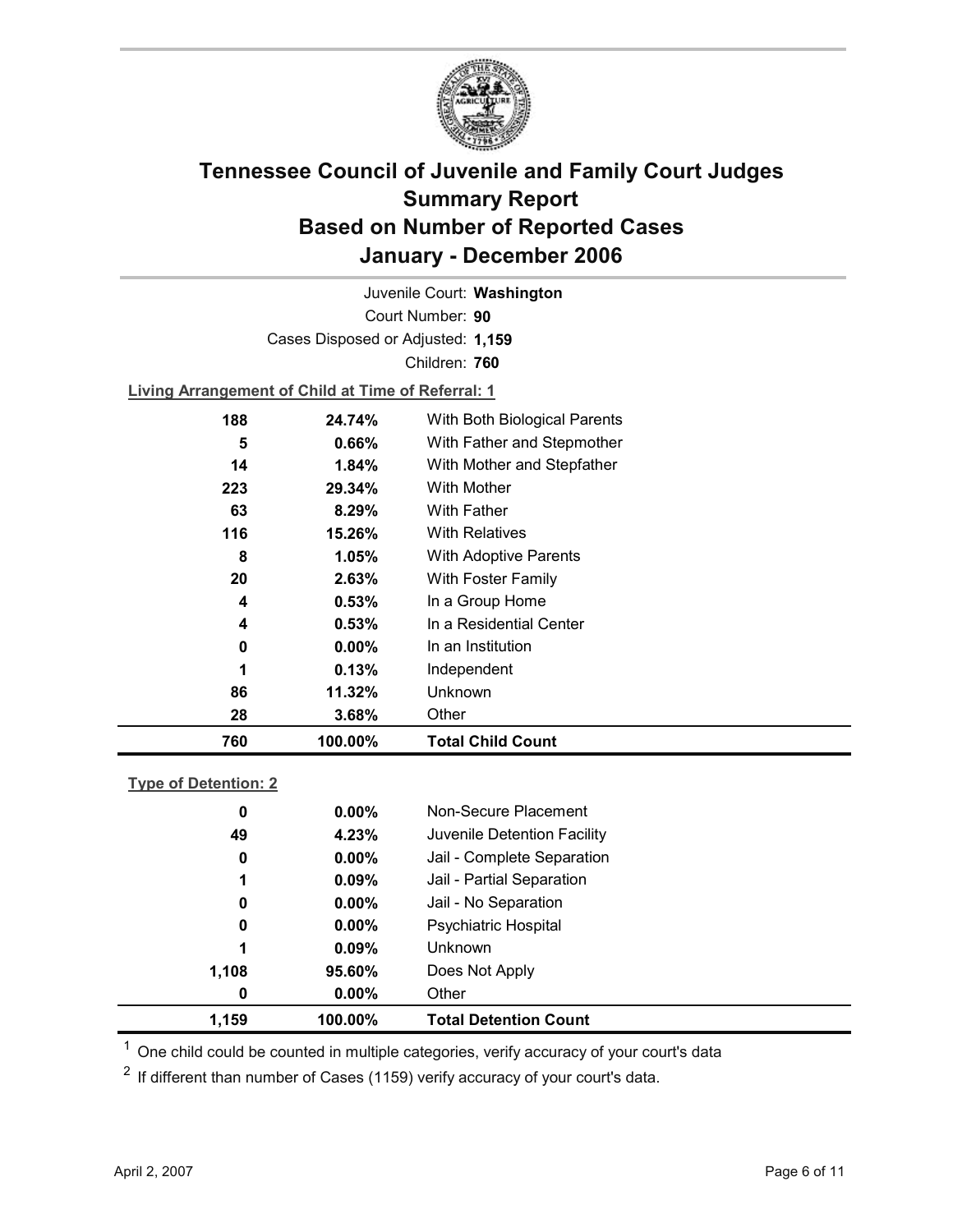

| Juvenile Court: Washington |                                                    |                                            |  |  |
|----------------------------|----------------------------------------------------|--------------------------------------------|--|--|
| Court Number: 90           |                                                    |                                            |  |  |
|                            | Cases Disposed or Adjusted: 1,159                  |                                            |  |  |
|                            |                                                    | Children: 760                              |  |  |
|                            | <b>Placement After Secure Detention Hearing: 1</b> |                                            |  |  |
| 38                         | 3.28%                                              | Returned to Prior Living Arrangement       |  |  |
| 2                          | 0.17%                                              | Juvenile Detention Facility                |  |  |
| 1                          | 0.09%                                              | Jail                                       |  |  |
| 0                          | 0.00%                                              | Shelter / Group Home                       |  |  |
| 0                          | $0.00\%$                                           | <b>Foster Family Home</b>                  |  |  |
| 0                          | Psychiatric Hospital<br>0.00%                      |                                            |  |  |
| 2                          | Unknown / Not Reported<br>0.17%                    |                                            |  |  |
| 1,108                      | 95.60%                                             | Does Not Apply                             |  |  |
| 8                          | 0.69%                                              | Other                                      |  |  |
|                            |                                                    |                                            |  |  |
| 1,159                      | 100.00%                                            | <b>Total Placement Count</b>               |  |  |
|                            |                                                    |                                            |  |  |
| <b>Intake Actions: 2</b>   |                                                    |                                            |  |  |
| 601                        | 45.22%                                             | <b>Petition Filed</b>                      |  |  |
| 30                         | 2.26%                                              | <b>Motion Filed</b>                        |  |  |
| 167                        | 12.57%                                             | <b>Citation Processed</b>                  |  |  |
| 0                          | 0.00%                                              | Notification of Paternity Processed        |  |  |
| 528                        | 39.73%                                             | Scheduling of Judicial Review              |  |  |
| 0                          | $0.00\%$                                           | <b>Scheduling of Administrative Review</b> |  |  |
| 0                          | 0.00%                                              | Scheduling of Foster Care Review           |  |  |
| 0                          | 0.00%                                              | Unknown                                    |  |  |
| 0                          | 0.00%                                              | Does Not Apply                             |  |  |
| 3<br>1,329                 | 0.23%<br>100.00%                                   | Other<br><b>Total Intake Count</b>         |  |  |

 $1$  If different than number of Cases (1159) verify accuracy of your court's data.

 $2$  If different than number of Referral Reasons (1329), verify accuracy of your court's data.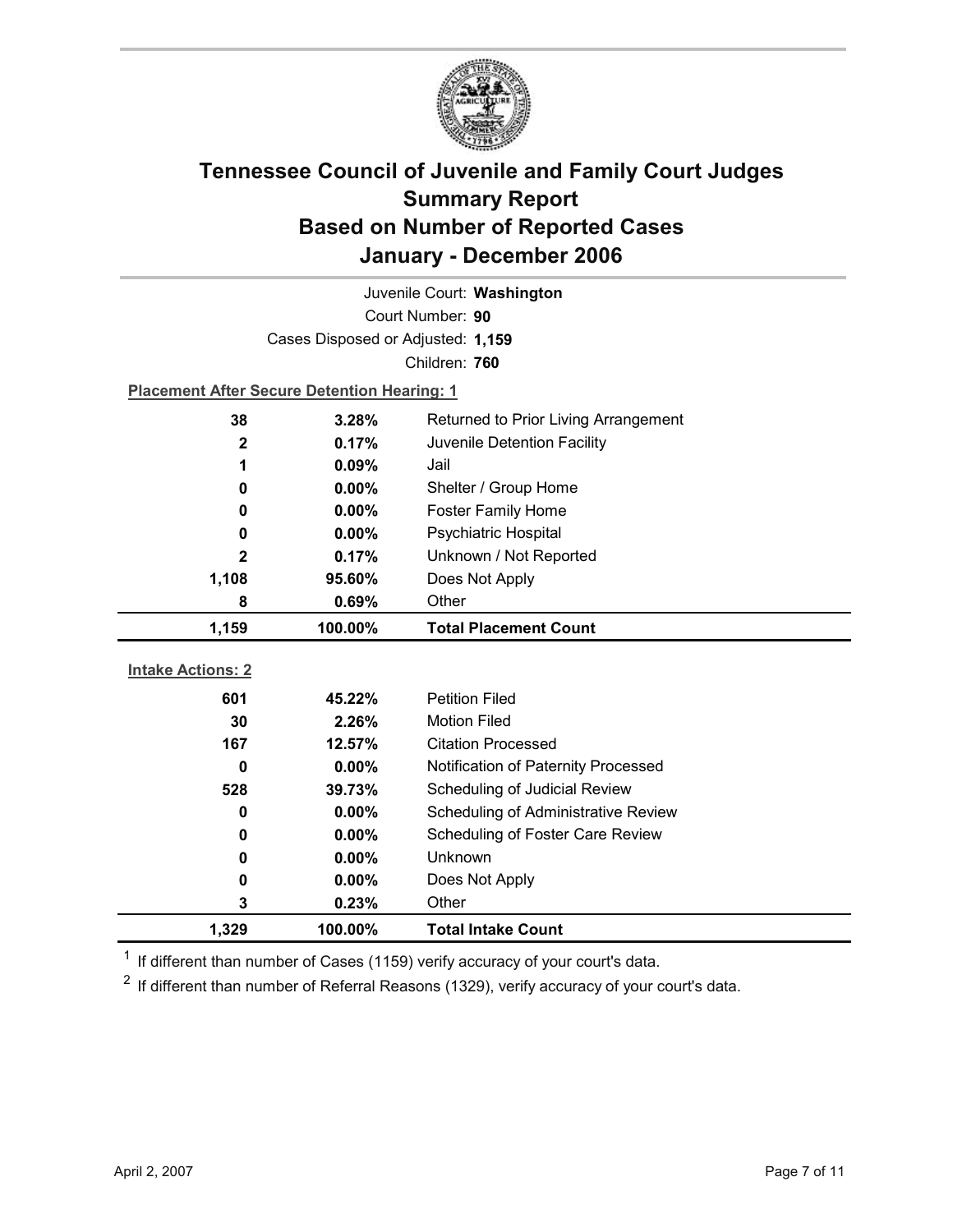

Court Number: **90** Juvenile Court: **Washington** Cases Disposed or Adjusted: **1,159** Children: **760**

**Last Grade Completed by Child: 1**

| 57                                      | 7.50%   | Too Young for School         |
|-----------------------------------------|---------|------------------------------|
| 0                                       | 0.00%   | Preschool                    |
| 1                                       | 0.13%   | Kindergarten                 |
| $\mathbf 2$                             | 0.26%   | 1st Grade                    |
| 1                                       | 0.13%   | 2nd Grade                    |
| 3                                       | 0.39%   | 3rd Grade                    |
| 3                                       | 0.39%   | 4th Grade                    |
| 6                                       | 0.79%   | 5th Grade                    |
| 10                                      | 1.32%   | 6th Grade                    |
| 10                                      | 1.32%   | 7th Grade                    |
| 38                                      | 5.00%   | 8th Grade                    |
| 29                                      | 3.82%   | 9th Grade                    |
| 26                                      | 3.42%   | 10th Grade                   |
| 12                                      | 1.58%   | 11th Grade                   |
| $\mathbf 0$                             | 0.00%   | 12th Grade                   |
| $\mathbf 0$                             | 0.00%   | Non-Graded Special Ed        |
| $\mathbf{2}$                            | 0.26%   | <b>GED</b>                   |
| 10                                      | 1.32%   | Graduated                    |
| $\mathbf 0$                             | 0.00%   | <b>Never Attended School</b> |
| 548                                     | 72.11%  | Unknown                      |
| $\mathbf 2$                             | 0.26%   | Other                        |
| 760                                     | 100.00% | <b>Total Child Count</b>     |
|                                         |         |                              |
| <b>Enrolled in Special Education: 1</b> |         |                              |
| 17                                      | 2.24%   | Yes                          |
| 35                                      | 4.61%   | No                           |

 $1$  One child could be counted in multiple categories, verify accuracy of your court's data

**708 93.16%** Unknown

**760 100.00% Total Child Count**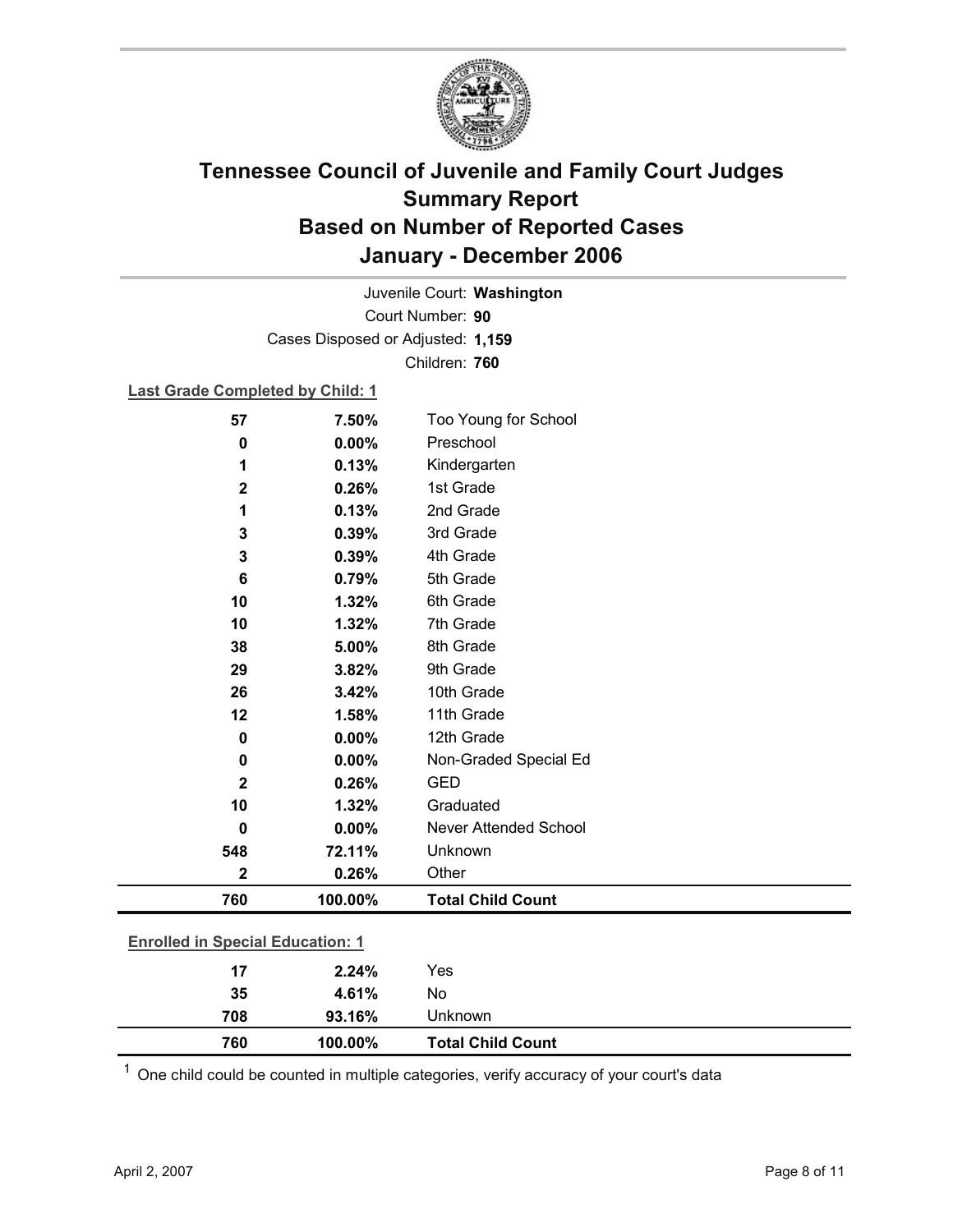

|                                     |               | Juvenile Court: Washington        |  |
|-------------------------------------|---------------|-----------------------------------|--|
|                                     |               | Court Number: 90                  |  |
|                                     |               | Cases Disposed or Adjusted: 1,159 |  |
|                                     | Children: 760 |                                   |  |
| <b>Action Executed By: 1</b>        |               |                                   |  |
| 1,329                               | 100.00%       | Judge                             |  |
| 0                                   | $0.00\%$      | Referee                           |  |
| 0                                   | $0.00\%$      | <b>YSO</b>                        |  |
| 0                                   | $0.00\%$      | Other                             |  |
| 0                                   | $0.00\%$      | Unknown / Not Reported            |  |
| 1,329                               | 100.00%       | <b>Total Action Count</b>         |  |
| <b>Formal / Informal Actions: 1</b> |               |                                   |  |

#### **358 26.94%** Dismissed **10 0.75%** Retired / Nolle Prosequi **144 10.84%** Complaint Substantiated Delinquent **49 3.69%** Complaint Substantiated Status Offender **15 1.13%** Complaint Substantiated Dependent / Neglected **0 0.00%** Complaint Substantiated Abused **56 4.21%** Informal Adjustment

| 1,329 | $100.00\%$ | <b>Total Action Count</b>                   |
|-------|------------|---------------------------------------------|
| 0     | $0.00\%$   | Unknown / Not Reported                      |
| 318   | 23.93%     | Other                                       |
| 74    | 5.57%      | Case Held Open                              |
| 0     | $0.00\%$   | <b>Review Concluded</b>                     |
| 218   | 16.40%     | <b>Special Proceeding</b>                   |
| 1     | 0.08%      | Charges Cleared by Transfer to Adult Court  |
| 6     | 0.45%      | Transfer to Adult Court Hearing             |
| 80    | 6.02%      | <b>Pretrial Diversion</b>                   |
| 56    | 4.21%      | Informal Adjustment                         |
| 0     | $0.00\%$   | <b>Complaint Substantiated Mentally III</b> |

 $1$  If different than number of Referral Reasons (1329), verify accuracy of your court's data.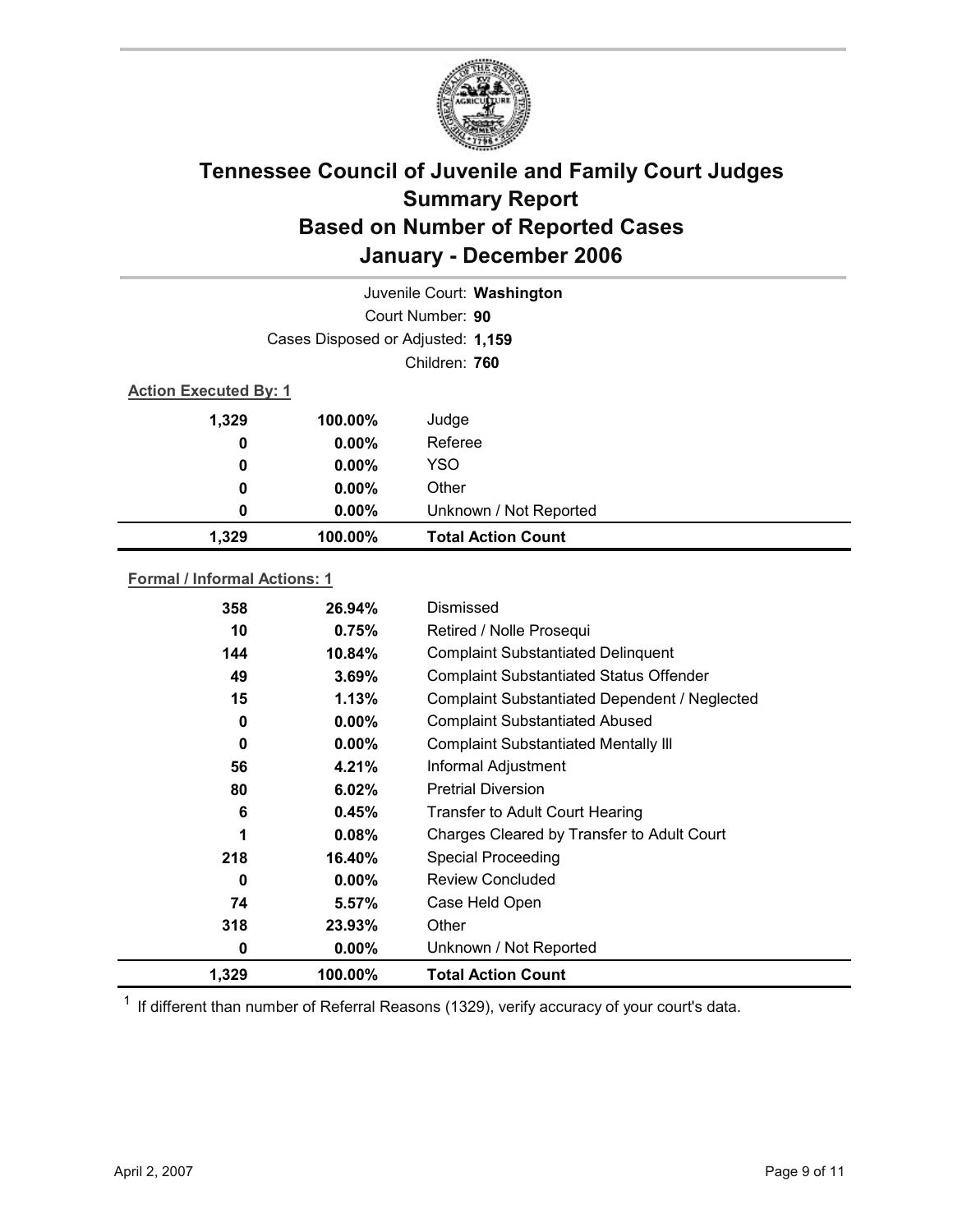

|                                   |          | Juvenile Court: Washington                            |
|-----------------------------------|----------|-------------------------------------------------------|
|                                   |          | Court Number: 90                                      |
| Cases Disposed or Adjusted: 1,159 |          |                                                       |
|                                   |          | Children: 760                                         |
| <b>Case Outcomes:</b>             |          | There can be multiple outcomes for one child or case. |
| 354                               | 17.40%   | <b>Case Dismissed</b>                                 |
| $\overline{7}$                    | 0.34%    | Case Retired or Nolle Prosequi                        |
| 0                                 | $0.00\%$ | Warned / Counseled                                    |
| 169                               | 8.30%    | Held Open For Review                                  |
| 127                               | 6.24%    | Supervision / Probation to Juvenile Court             |
| 0                                 | $0.00\%$ | <b>Probation to Parents</b>                           |
| 4                                 | 0.20%    | Referral to Another Entity for Supervision / Service  |
| 5                                 | 0.25%    | Referred for Mental Health Counseling                 |
| 39                                | 1.92%    | Referred for Alcohol and Drug Counseling              |
| 0                                 | $0.00\%$ | Referred to Alternative School                        |
| 0                                 | $0.00\%$ | Referred to Private Child Agency                      |
| 82                                | 4.03%    | Referred to Defensive Driving School                  |
| 1                                 | 0.05%    | Referred to Alcohol Safety School                     |
| 50                                | 2.46%    | Referred to Juvenile Court Education-Based Program    |
| $\overline{7}$                    | 0.34%    | Driver's License Held Informally                      |
| 0                                 | $0.00\%$ | <b>Voluntary Placement with DMHMR</b>                 |
| 0                                 | 0.00%    | <b>Private Mental Health Placement</b>                |
| 0                                 | $0.00\%$ | <b>Private MR Placement</b>                           |
| 1                                 | 0.05%    | Placement with City/County Agency/Facility            |
| 0                                 | $0.00\%$ | Placement with Relative / Other Individual            |
| 68                                | 3.34%    | Fine                                                  |
| 96                                | 4.72%    | <b>Public Service</b>                                 |
| 11                                | 0.54%    | Restitution                                           |
| 0                                 | 0.00%    | <b>Runaway Returned</b>                               |
| 10                                | 0.49%    | No Contact Order                                      |
| 0                                 | 0.00%    | Injunction Other than No Contact Order                |
| 3                                 | 0.15%    | <b>House Arrest</b>                                   |
| 1                                 | 0.05%    | <b>Court Defined Curfew</b>                           |
| 18                                | 0.88%    | Dismissed from Informal Adjustment                    |
| 30                                | 1.47%    | <b>Dismissed from Pretrial Diversion</b>              |
| 73                                | 3.59%    | <b>Released from Probation</b>                        |
| 5                                 | 0.25%    | <b>Transferred to Adult Court</b>                     |
| 0                                 | $0.00\%$ | <b>DMHMR Involuntary Commitment</b>                   |